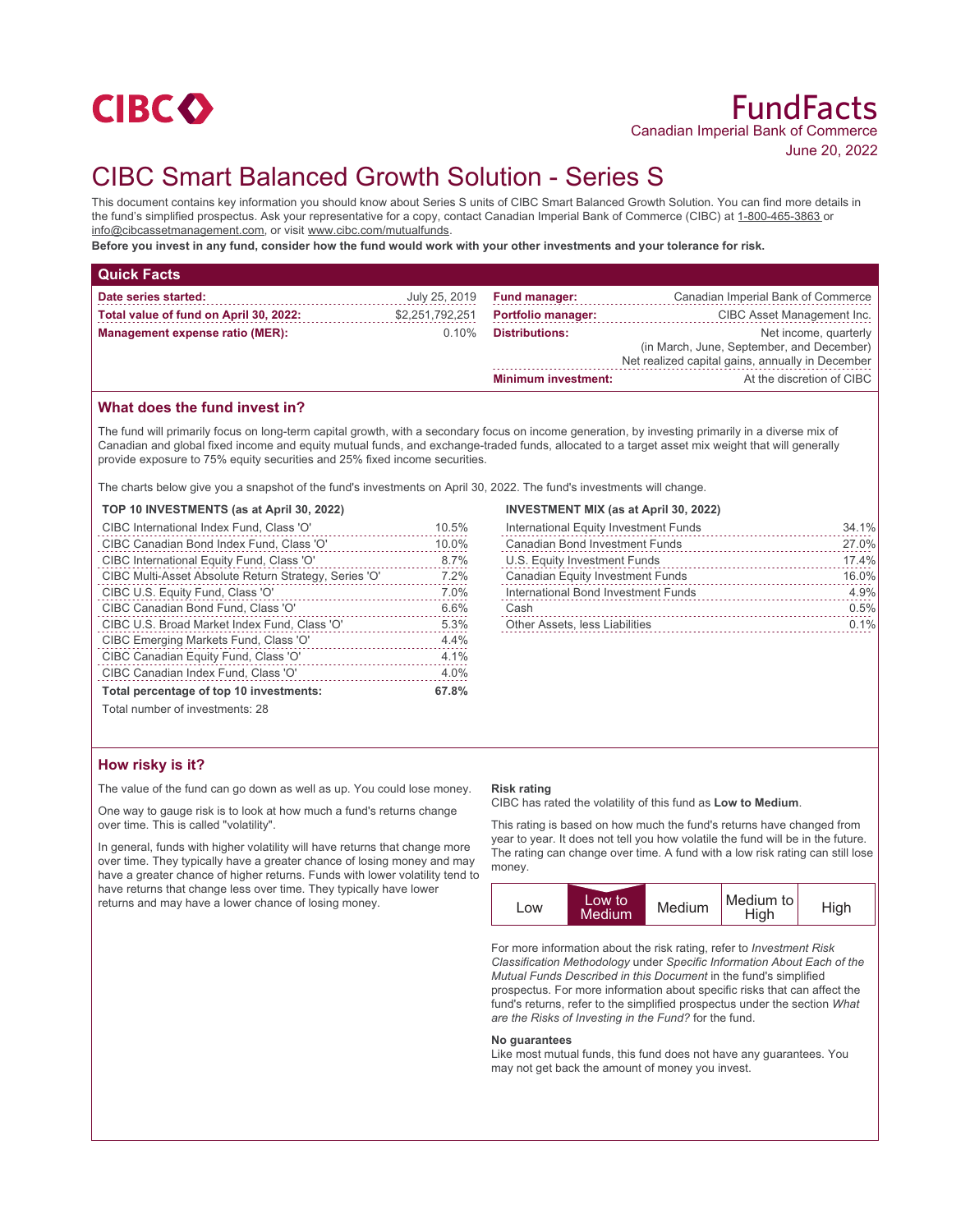## **How has the fund performed?**

This section tells you how Series S units of the fund have performed over the past 2 years. Returns are after expenses have been deducted. These expenses reduce the fund's returns.

#### **YEAR-BY-YEAR RETURNS**

This chart shows how Series S units of the fund performed in each of the past 2 calendar years. Series S units have not dropped in value in either of the 2 years. The range of returns and change from year to year can help you assess how risky the fund has been in the past. It does not tell you how the fund will perform in the future.



#### **BEST AND WORST 3-MONTH RETURNS**

This table shows the best and worst returns for Series S units of the fund in a 3-month period over the past 2 calendar years. The best and worst 3-month returns could be higher or lower in the future. Consider how much of a loss you could afford to take in a short period of time.

|                     |          | Return 3 months ending | If you invested \$1,000 at the beginning of the period |
|---------------------|----------|------------------------|--------------------------------------------------------|
| <b>Best return</b>  | 11.4%    | June 30, 2020          | Your investment would rise to \$1,114                  |
| <b>Worst return</b> | $-9.9\%$ | March 31, 2020         | Your investment would drop to \$901                    |

#### **AVERAGE RETURN**

The annual compounded return of Series S units of the fund since July 25, 2019 was 5.1%. If you had invested \$1,000 in the fund on July 25, 2019, your investment would be worth \$1,148 as at April 30, 2022.

| Who is this fund for?                                                                                                                                          | A word about tax                                                                                                                                                                                                                                                                                     |
|----------------------------------------------------------------------------------------------------------------------------------------------------------------|------------------------------------------------------------------------------------------------------------------------------------------------------------------------------------------------------------------------------------------------------------------------------------------------------|
| Investors who:<br>• are seeking a long-term capital growth with a secondary focus on<br>income generation; and<br>• are investing for the medium to long term. | In general, you will have to pay income tax on any money you make on a<br>fund. How much you pay depends on the tax laws where you live and<br>whether or not you hold the fund in a registered plan such as a<br>Registered Retirement Savings Plan (RRSP) or a Tax-Free Savings<br>Account (TFSA). |
|                                                                                                                                                                | Keep in mind that if you hold your fund in a non-registered plan, fund<br>distributions are included in your taxable income, whether you receive<br>them in cash or have them reinvested.                                                                                                            |

## **How much does it cost?**

The following tables show the fees and expenses you could pay to buy, own, and sell Series S units of the fund. The fees and expenses - including any commissions - can vary among series of a fund and among funds. Higher commissions can influence representatives to recommend one investment over another. Ask about other funds and investments that may be suitable for you at a lower cost.

#### **1. SALES CHARGES**

There are no sales charges payable when you buy, switch, or sell Series S units of the fund.